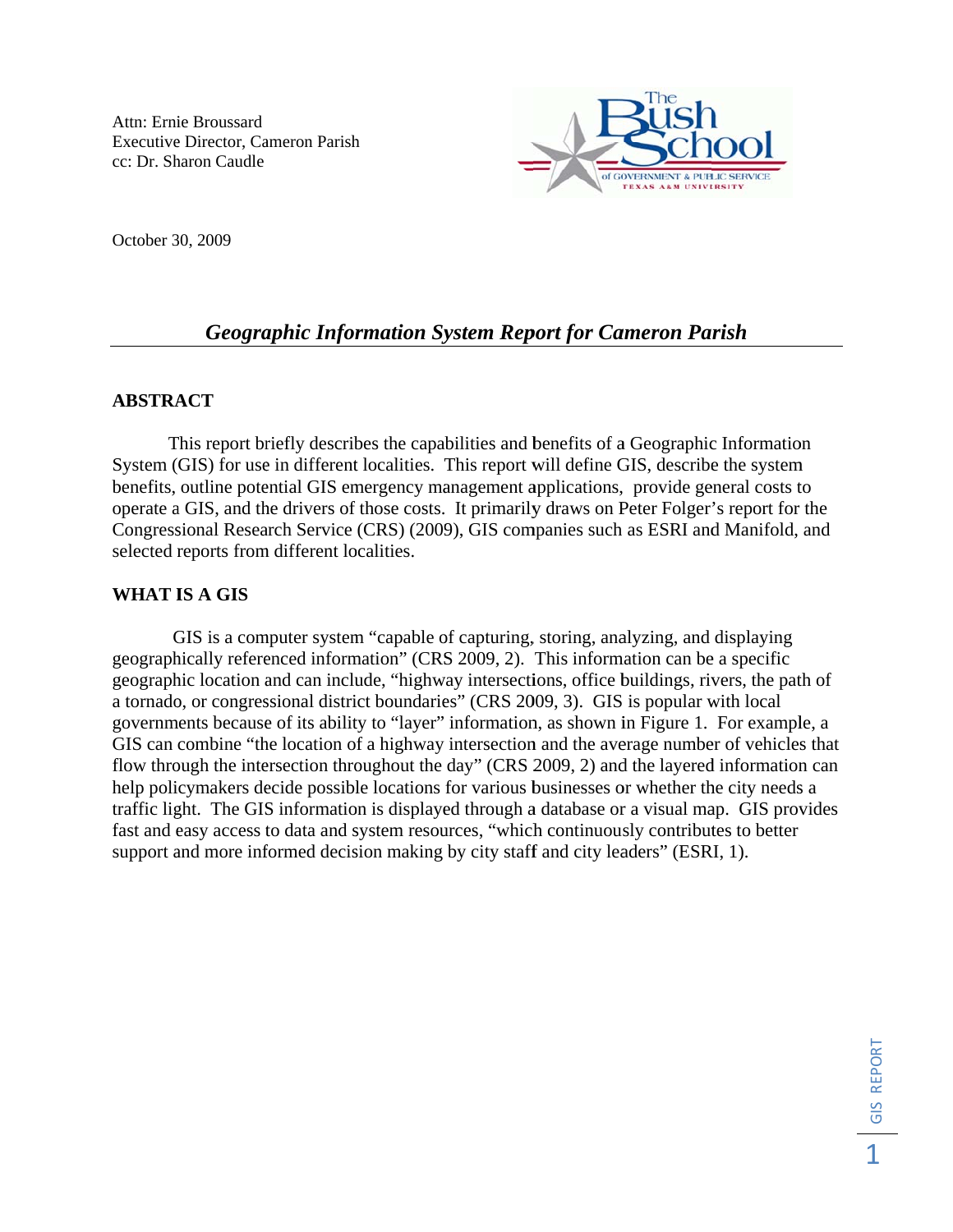

### Figure 1. Example of GIS Data Layers or Themes

## **BENEFITS OF A GIS**

Based on our preliminary research, a GIS can provide numerous benefits to local governments. Governments have found improvement in customer satisfaction, greater efficiency, and quality assurance.

#### **Greater Customer Satisfaction**

Governments can respond to citizens' inquiries by accessing the database and quickly responding. For example, the town of Amherst, Massachusetts, created a self-service mapping kiosk which improved the public's access to maps and geographic data. This service helped to reduce response time to citizen inquiries because citizens would submit an inquiry online and receive an answer in seconds instead of waiting for city workers to find the answer. This freed county workers to devote additional time to other duties (ESRI). Furthermore, Amherst citizens have the ability to research needed information such as trash collection or search for the nearest county facility on their own without asking city workers (ESRI).

## **Greater Efficiency**

A GIS can improve productivity for governments. For example, the city of Portland, Oregon estimates that the city has saved about \$9 million reducing "duplication of system, software, staff and other relation cost items" (ESRI, 1) by switching to a GIS. More specifically, city agencies can participate in decision making in a timely manner because shared information is easily accessible to all agencies through a GIS. Furthermore, government workers can access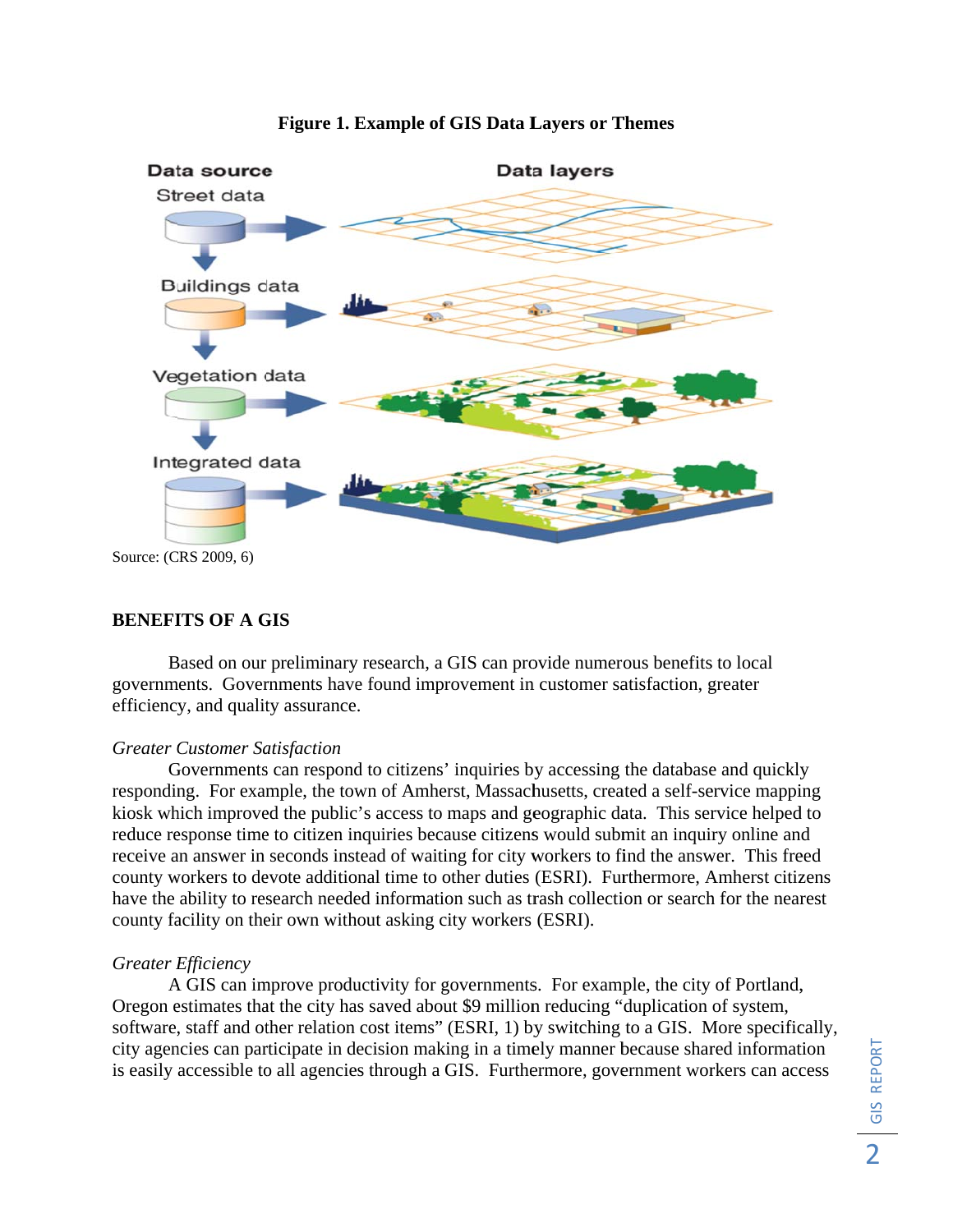the data repository, and can work in a streamlined manner which would eliminate the need to update operations.

### *Quality Assurance*

A GIS also can provide quality assurance capabilities. For example, city workers in Philadelphia, Pennsylvania use a GIS to validate addresses for street repair work orders, indexing and searching photos by address, and validating last known addresses for parolees (ESRI, 2). The city's GIS also provides a detailed and accurate map that can be used for planning and designing projects in the city, eliminating the need for field surveys for each project. In a recent survey conducted by the Geospatial Information and Technology Association, the majority of city officials also observed that a GIS database assisted them in quickly finding accurate information pertaining to development decision-making, such as if an area could sustain growth. Residents also did not have to wait for field surveys (Brock 2008).

#### **EMERGENCY RESPONSE**

The use of GIS in emergency management functions is vast. For example, there is documented use of GIS after Hurricane Katrina to help first responders find targeted locations (Melikian and Pennington 2006). First responders lacked street signs and landmarks for direction, but a GIS was used to match locations with GPS coordinates to coordinate responders in rescue efforts. Another potential use for GIS is in the emergency planning stage. GIS can be used in simulations to determine what resources will be needed in case of an emergency. According to an emergency manager, Dave Benway who used GIS after Hurricane Katrina; GIS can help, "deploy personnel, assign equipment, organize inventories, evacuate communities, model damage, and identify, repair, and restore infrastructure and crucial services" (2007, 1). In another example, GIS helped the State of California in emergency response to wildfires. Information about active wildfires was posted on an online GIS to give up-to-date information to citizens (CRS 2009). A GIS application could be used during storms and hurricanes to help with evacuation and/or flooding concerns by tracking the depth of rivers and calculating possible threats to infrastructures (CRS 2009).

#### **COSTS OF GIS**

The cost of obtaining and operating a GIS system varies greatly depending on the technical skills and desired use by the locality. There are essentially two buying options for GIS (see Table 1). The first option is low cost software that is simple and easy to use but has limited applications. The biggest difference between the low cost and high cost option are applications and capabilities to operate and sustain the GIS. For example, the low cost option does not require advanced technical skills and can be operated by an existing staff member from a desktop computer (GPS & GIS 2009). However, the low cost software has limitations and may only have one data application such as emergency planning. Other applications, such as environmental, hydrology, or property information availability and analysis would not be included (GPS & GIS 2009).

The second option is a higher-cost GIS package that would allow a locality to have expanded use and applications of GIS. This package would have extended applications and also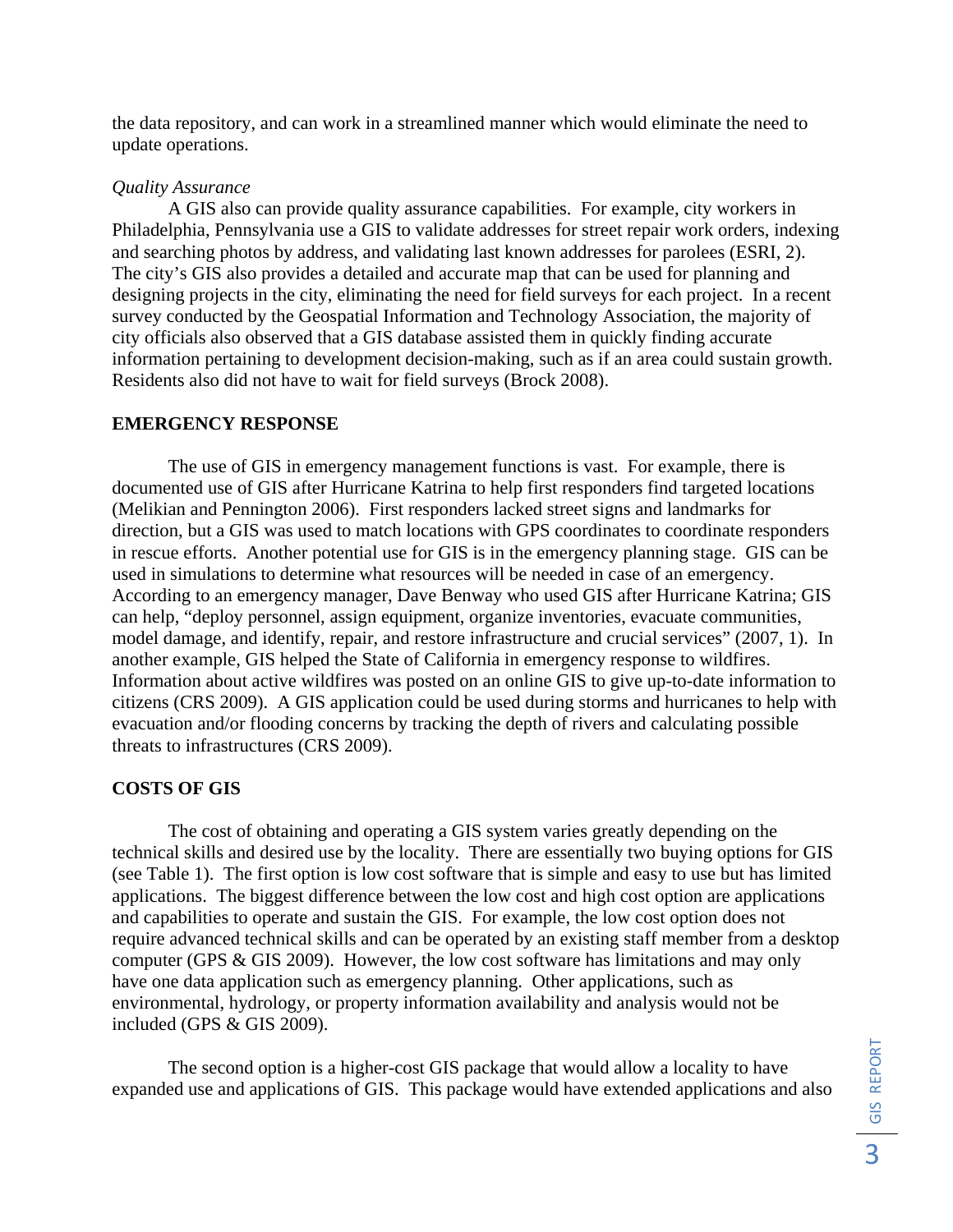permit different sectors of government to enter and manipulate data. This option generally requires more technical expertise and a full-time administrator or contractor. In addition, many entities in a geographical area (universities, schools, governments, businesses) within a jurisdiction could share in the GIS capabilities by entering into a data sharing agreement. For example, the town of Amherst, Massachusetts had local universities participate in a shared GIS which helped to reduce overall costs (ESRI, 2). However, there are challenges in sharing a GIS that does require collaboration between the entities that are sharing the GIS capabilities. For example, CRS (2009) observes that it is difficult to organize and manage a large amount of geospatial information with many different entities and share data between entities that may need to use the same or similar data. In addition, there are challenges in determining the software's cost sharing between the uses.

Another consideration of the second option is data collection. According to CRS (2009), acquiring or collecting geospatial data is probably the most expensive portion of GIS and may account for 80 percent of total costs.

|                                      | <b>Low Cost Option</b>                                                                                                         | <b>High Cost Option</b>                                                          |
|--------------------------------------|--------------------------------------------------------------------------------------------------------------------------------|----------------------------------------------------------------------------------|
| Capabilities**                       | basic data entry ability<br>limited/focused applications                                                                       | maximum data entry<br>ability<br>numerous applications                           |
| <b>Costs</b>                         | $$0 - $1,000$                                                                                                                  | $$1,500 - $4,000*$                                                               |
| <b>Organizational Needs</b>          | single jurisdiction<br>internet/desktop software                                                                               | multi-jurisdiction<br>creation of GIS department                                 |
| <b>Personnel</b>                     | part-time employee<br>current employee with<br>novice understanding                                                            | full-time administrator<br>contract or new employee<br>with expert understanding |
| <b>Example of</b><br><b>Software</b> | MapWindow<br>(http://www.mapwindow.org/),<br><b>Streets Ahead</b><br>(http://www.ospreycomputing.com.au/street_ahead_gis.html) | MapInfo<br>(http://www.pbinsight.com/)<br>ArcMap<br>(http://www.esri.com/)       |

## **Table 1. GIS Option Comparisons**

\* Costs can reach over \$100,000 with data acquisition

\*\* Both options are capable of making data available to public via internet

Table 1 – Source (GPS & GIS 2009, ESRI).

#### **SUMMARY**

 There are numerous benefits of a GIS for local governments, but capabilities and costs depend on the specific GIS. Cameron Parish might use a GIS for emergency management,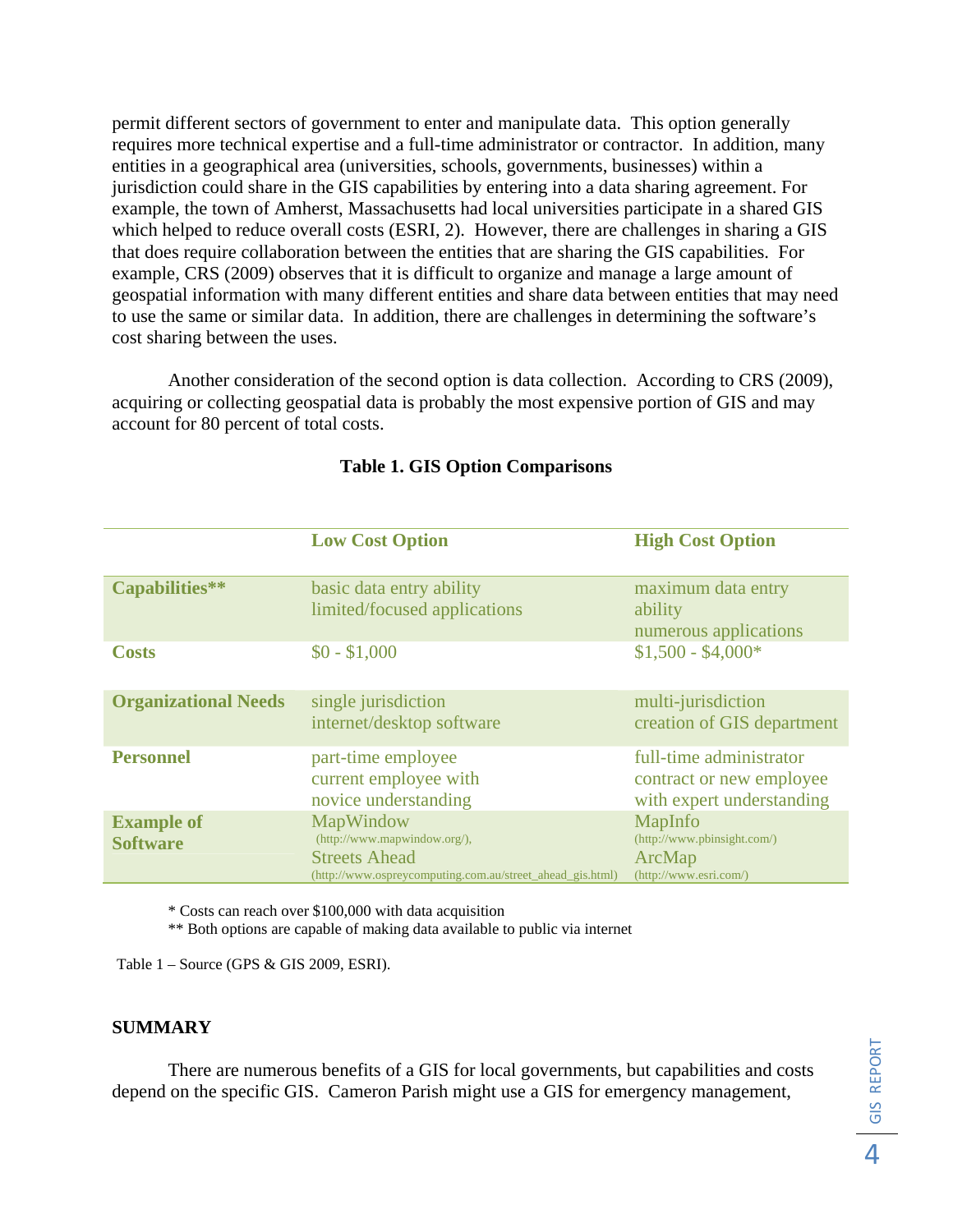citizen services, citizen inquiries and field surveys. A more robust system would be accessible for Parish staff and citizens across appropriate functional areas in the Parish. However, such an approach brings with it partnership challenges in cost sharing for original purchase and ongoing implementation, who will have the lead in administering the GIS, and setting priorities for specific application development for individual entities.